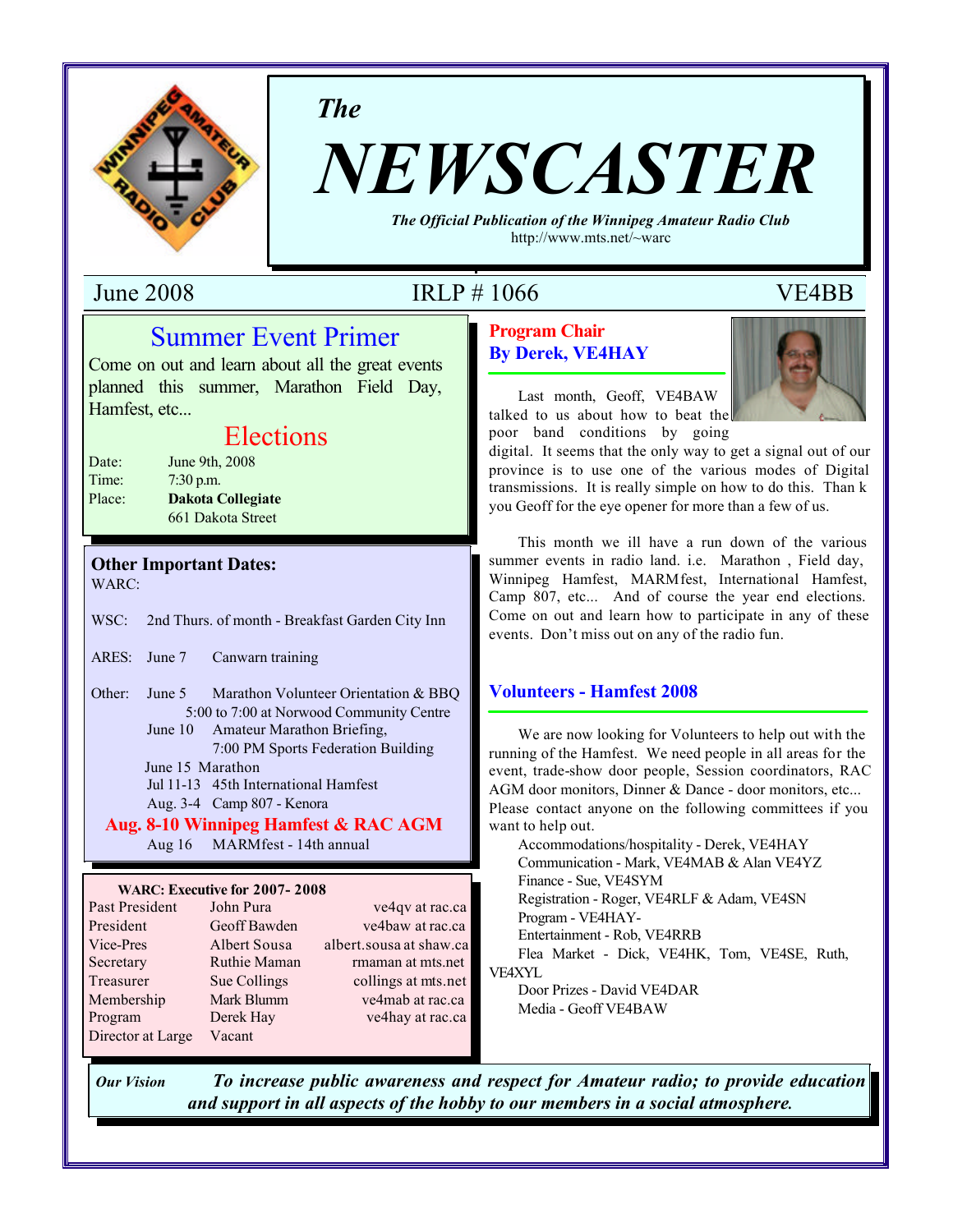| The Newscaster - Page 2 |  |
|-------------------------|--|
|-------------------------|--|

| Freq        | <b>Prov/State</b> | <b>Net</b>                      | <b>UTC</b>         |
|-------------|-------------------|---------------------------------|--------------------|
| 3.860       | <b>MN</b>         | Minnesota<br>Net                | 23:00              |
| 3.747       | <b>MB</b>         | Evening<br>Phone Net            | $19:00$ local      |
| 3.937       | ND                | North<br>Dakota Net             | 00:30              |
| 3.735       | <b>SK</b>         | <b>SK Public</b><br>Service Net | 01:00              |
| 3.750       | <b>NWON</b>       | NW<br>Ontario Net               | 01:15              |
| 3.700       | AB                | <b>AB</b> Public<br>Service Net | 01:30              |
| 3.660       | MB, SK,<br>AB     | Prairie<br><b>Traffic Net</b>   | 01:30              |
| 3.743       | <b>MB</b>         | Mb<br>Morning<br>WX Net         | 14:30              |
| 145.450     | <b>WW</b>         | <b>MB IRLP</b><br>Net           | 02:00<br>Wednesday |
| $147.390 +$ | <b>MB</b>         | Morning<br>Net                  | $09:00$ Local      |
| $147.390 +$ | <b>MB</b>         | <b>MRS</b> Net<br>Thursday      | $21:00$ Local      |
| $147.390 +$ | <b>MB</b>         | <b>MRS</b> Net<br>Sunday        | $21:00$ Local      |
|             |                   |                                 |                    |
|             |                   |                                 |                    |
|             |                   |                                 |                    |

**Amateur Radio Service Centre** Industry Canad P.O. Box 9654, Postal Station T Ottawa, Ontario, K1G 6K9 Telephone: (613) 780-3333 Toll free: (888) 780-3333 Fax: (613) 998-5919 E-mail: spectrum.amateur@ic.gc.ca http://strategis.ic.gc.ca/epic/internet/insmt-gst.nsf/en/h \_sf01709e.html

**IRLP Node** 1066 145.450 MHz -600 KHz (VE4WRS) Comments or if you just want to reach us :

**Winnipeg Amateur Radio Club C/O VE4WSC 598 St. Mary's Road Winnipeg, MB R2M 3L5**

1991991991991991991

#### **Minutes for May 12th, 2008 Submitted by Geoff, VE4BAW**

Previous Minutes in the Newscaster – Motion to accept the April 14, 2008, minutes by Glen, VE4GWN and 2nd by Gord, VE4GF.

#### *Business arising from the minutes –*

Glen, VE4GWN & Rosie, VE4YYL have volunteered to be this year's nominating committee for our June elections and are awaiting a list of names and numbers. Geoff thanked Derek for his service as Programs Chair and advised that Derek will be stepping down this year. Those wishing to run for a position on the executive are to contact Rosie or John, VE4QV.

#### *DX –*

Adam, VE4SN, gave an update of DX commenting it sounds like a pan of bacon across the band. Adam also has Hamfest registration forms reminding everyone that August is not too far away and after June 15 it will cost you more.

#### $RAC -$

Derek, VE4HAY, advised that RAC is sending a letter to the minister responsible for Industry Canada regarding the Foundation Licence. RAC will be putting something in the letter about antennas suggesting that amateurs have the right erect and antenna up to 15 meters height. Also the action committee regarding antenna height in Winnipeg has finished a draft which has been sent to city hall planners to look at. Amateurs have been singled out from others in industry who put up towards. The city regulations were originally 13 meters and the committee is asking for 18 meters. The committee is waiting for the city to make their move and pending a public review are hoping to get it passed before summer.

#### *Hamfest 2008 –*

Derek reminded everyone that Adam, VE4SN, has Hamfest registration forms. The program is  $\frac{3}{4}$  confirmed with 4 more slots to fill. An e-mail will go out and posted in the Newscaster and the Hamfest website describing what is going on. It will be a fun filled weekend of socializing with entertainment on the Saturday, food and a flea market, all for \$ 130. ICOM Canada will be presenting their D-Star radios

#### *MARATHON –*

Geoff, VE4BAW, advises that Jeff, VE4MBQ is the volunteer roster coordinator, John, VE4JNF, is tracking down all the vehicles, Albert, VA4AS, is doing the desktop publishing, Don, VE4DGW, is doing the database, and Derek, VE4HAY, will be working the hospitality net with Norm, VE4EH, working the medical net. So far over 50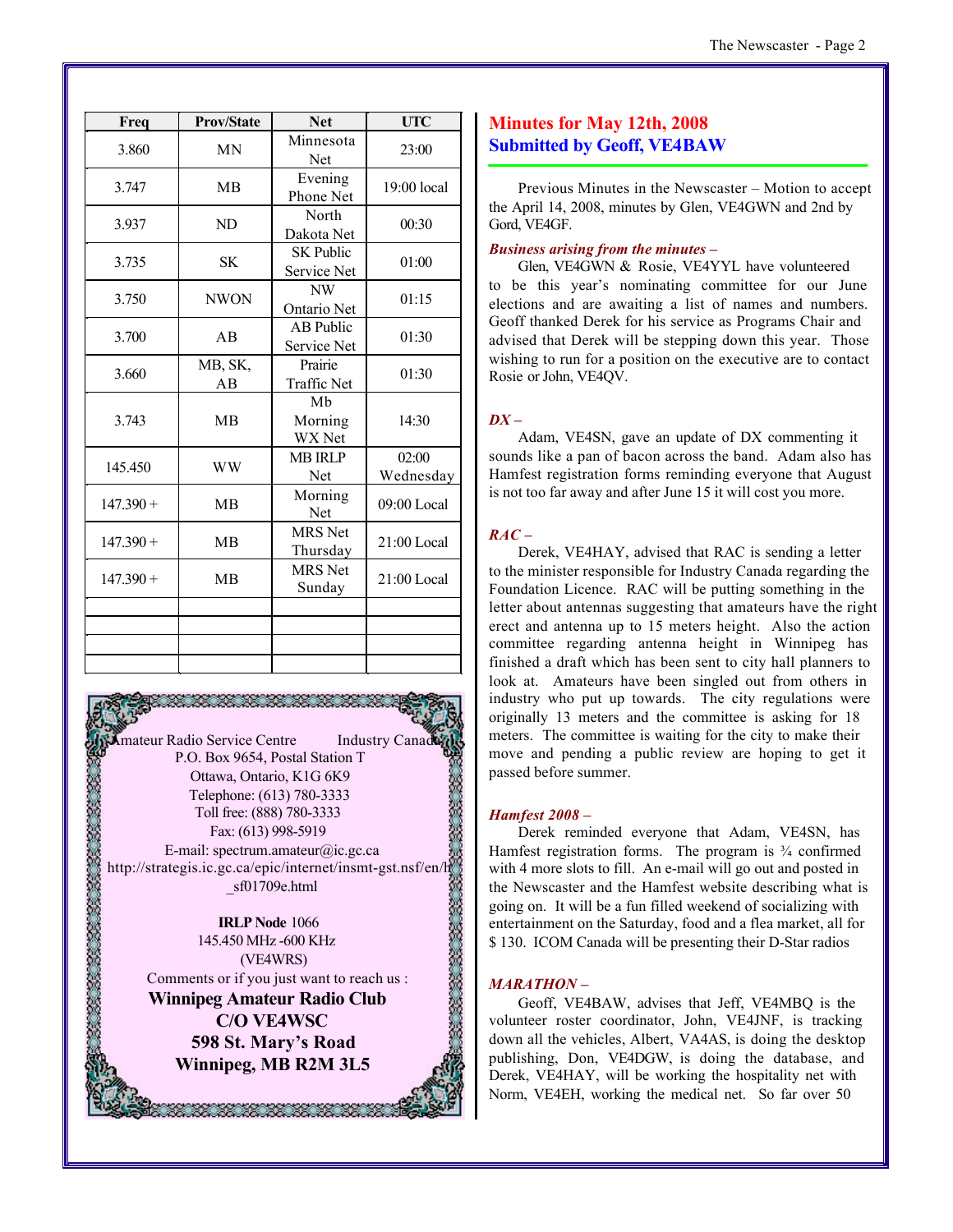volunteers have registered and Geoff has registration forms for those wishing to help out this year. The Pathfinders have 12 volunteers for us. June 5 is the Volunteer Orientation and BBQ from 1700-1900 at the Norwood Community Centre, with June 10 being the amateur briefing at the Sports Federation Building. No questions.

#### *Field Day –*

Geoff, VE4BAW, is looking for someone to pull it all together. Ruthie and Sue have already got the food, tables and chairs planned – Geoff spoke looking for someone to pull it together. Ruth and Sue had already got the food planned. Bob Jacobs, VE4RCJ, said he will help out.

#### *ARES –*

Jeff Dovyak, VE4MBQ, Deadline to register for CANWARN Spotter Training is Friday, May 16. Spotter Training session Saturday, June 7 0930-1230 at Union Station, 123 Main Street. Group lunch to follow. Amateurs DO NOT need to be ARES members to be CANWARN Spotters.

#### *CANWARN*

We are having a great deal of difficulty getting enough ARES members to volunteer as on-call CANWARN Net Controllers during the daytime. CANWARN Net Controllers must be ARES members. CANWARN Net Controllers operate VE4WWO in the Prairie & Arctic Storm Prediction Centre located in Union Station during the summer severe WX (if we have the volunteers). We have been running CANWARN and operating VE4WWO since 1998 and this is really the first season that volunteer recruitment has been so difficult/ Government Security Clearance is required – cost is paid by Environment Canada. We can do one-on-one training for interested amateurs.

ARES is considering deploying WPGARES Boler Trailer to WARC Field Day if we can get enough ARES volunteers to staff it. I has 2m capability.

#### *Treasurer –*

Sue, VE4SYM, our bank balance if \$ 6526.94. Income for the last month was \$ 15 from 50/50 draw and \$ 30 for memberships. Expenses were for cups and home brew night prizes.

#### *Good & Welfare –*

- Geoff received a WARC cap donated by Phyllis, widow of VE4WF, to be drawn for.
- $\checkmark$  VE4MBQ, advises that ARES now has a few new TH 215 and TH 255 and alkaline battery cases for them.

Derek, VE4HAY, handed out copies of the TCA to non RAC members.

#### *New Business -*

Geoff asked for nominations for Derek, VE4HAY, to be voted as Ham Of The Year at the International Hamfest this summer.

Motion to adjourn by George, VE4RHG. Derek won \$ 19 in the 50/50 draw.

## **WPGARES**

**By Jeff, VE4MBQ -Emergency Coordinator**

Ian Brownlee VA4IAM and Victor Griffiths VE4VG were scheduled to attend the Winnipeg Emergency Management or WEM Course 12-14 MAY.

Gerry Roehr from the Civil Air Search and Rescue Association (CASARA) was scheduled to be the guest speaker at our May meeting (which was just after press time for this article).

ARES volunteers are still required to take on-call shifts for the CANWARN station VE4WWO in Prairie and Arctic Storm Prediction Centre. We need people to be on-call for daytime operations 0930-1730h and evening operations 1730-2130h daily from 12 MAY thru 12 SEP. At press time fifteen Amateurs were scheduled to attend CANWARN Spotter Training SAT 7 JUN. These Amateurs represented Pinawa, Interlake and Winnipeg regions.

Our next General Meeting will be TUE 24 JUNE 1900h at Sir Wm Stephenson Library 765 Keewatin St. We will not be meeting in July but will have a General Meeting in AUG – tune into the MRS Nets  $14 & 17$  AUG for details.

#### **DIAMOND IMAGE** Floyd Rolph VE4 FDR 835 Cavalier Drive Tel: (204) 888-3227 Fax: (204) 831-6400 Winnipea, MB R2Y 1C6 - South Western & Victorian home decor - ty Beanie Babies

- Balloon bouquets & decorating
- Gifts
- Printing eg: Business cards, letterhead, envelopes
- Wedding invitations

## **Amateur Radio** *~ A Community Resource*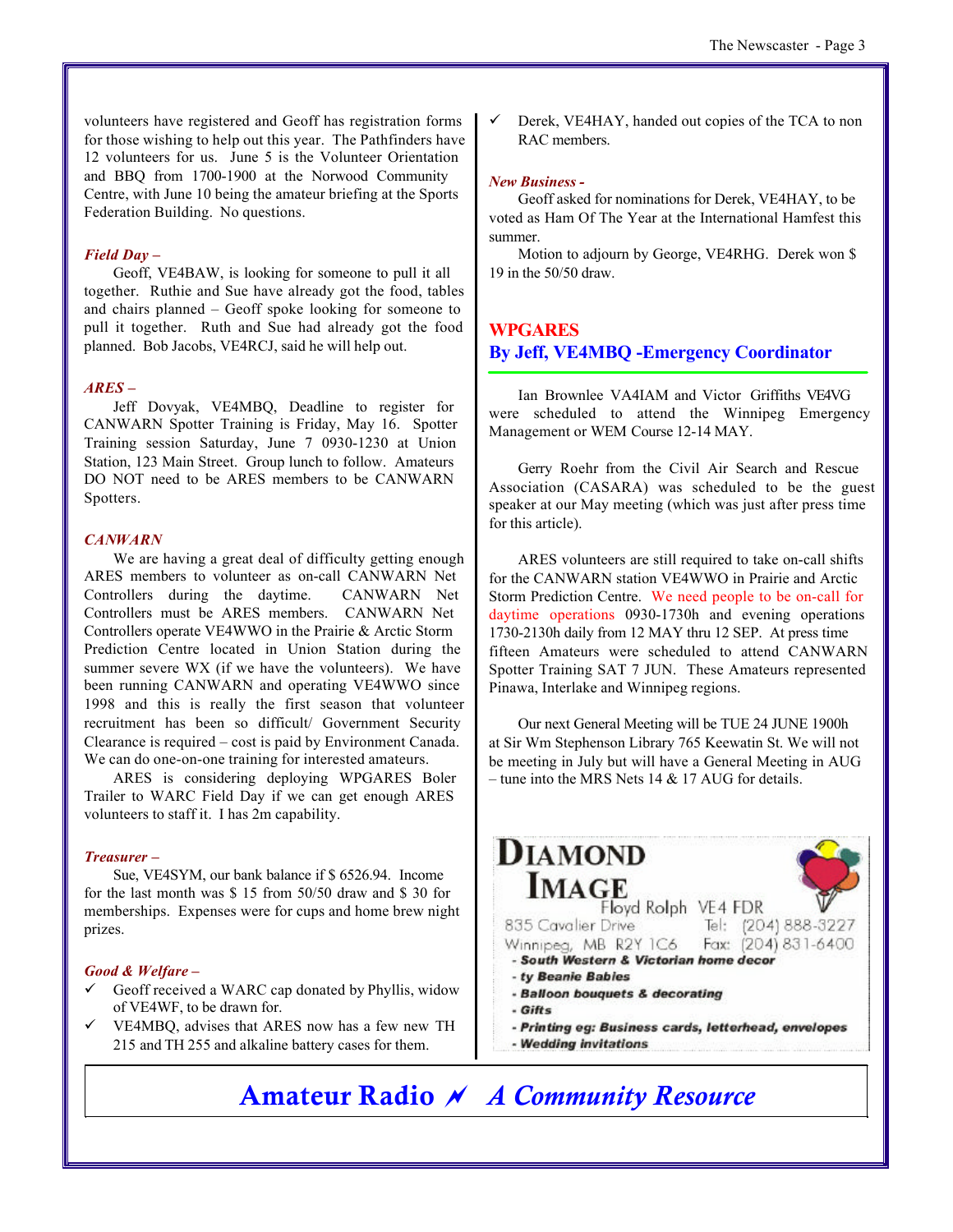| <b>Contest Calendar</b>                  |       |               | BCC QSO                         |
|------------------------------------------|-------|---------------|---------------------------------|
|                                          |       |               | Digital Per<br>Ukrainian l      |
| June                                     |       |               | His Maj. K                      |
| <b>AGCW QRP/QRP Party</b><br>CW          | 1300Z | May 1         | Marconi M                       |
| Kids Roundup<br>Phone                    | 2200Z | Jun 1         | <b>ARRL</b> Fiel                |
| RSGB 80m Club Championship<br>Data       | 1900Z | Jun 2         | <b>ARCI Mill</b>                |
| CW<br><b>ARS</b> Spartan Sprint          | 0100Z | Jun 3         |                                 |
| NCCC Sprint Ladder                       | 0230Z | Jun $6$       |                                 |
| 10 meter NAC<br>CW/SSB/FM/Digi           | 1700Z | Jun 5         | <b>July</b>                     |
| Digital Pentathlon                       | 1800Z | Jun 6         | 0000<br>1                       |
| Open Season Ten Meter PSK<br>BPSK31      |       | Jun 7         | 3<br>1700                       |
| Wake-Up! QRP Sprint 0400Z<br>Jun 7       |       |               | 4<br>1800                       |
| And                                      | 0430Z | Jun $7$       | 4<br>2300                       |
| And                                      | 0500Z | Jun 7         | 5<br>0000                       |
| And                                      | 0530Z | Jun 7         | 5<br>1100                       |
| DigiFest                                 | 0400Z | Jun 7         | 5<br>1500                       |
| And                                      | 2000Z | Jun $7$       | 6<br>1100                       |
| And                                      | 1200Z | Jun 8         | 6<br>2000                       |
| <b>SEANET</b>                            | 1200Z | Jun $7$       | 8<br>0100                       |
| <b>UKSMG</b> Summer                      | 1200Z | Jun $7$       | 0000<br>12                      |
| RSGB National Field Day                  | 1500Z | Jun 7         | 12<br>1200                      |
| IARU Region 1 Field Day<br>CW            | 1500Z | Jun 7         | 0000<br>13                      |
| Alabama QSO Party                        | 1600Z | Jun 7         | 13<br>1400                      |
| <b>SKCC Weekend Sprintathon</b>          | 0000Z | Jun 8         | 14<br>1515                      |
| NAQCC Straight Key/Bug Sprint            | 0030Z | Jun 11        | 1800<br>16                      |
| CW<br>RSGB 80m Club Championship         | 1900Z | Jun 11        | 17<br>0030                      |
| NCCC Sprint Ladder                       | 0230Z | Jun 13        | 19<br>0200                      |
| Digital Pentathlon                       | 1800Z | Jun 13        | 1000<br>19                      |
| <b>RTTY</b><br>ANARTS WW                 | 0000Z | Jun 14        | 1200<br>19                      |
| Portugal Day                             | 0000Z | Jun 14        | 19<br>1800                      |
| Asia-Pacific Sprint<br><b>SSB</b>        | 1100Z | Jun $14$      | 19<br>1800                      |
| <b>GACW WWSA CWDX</b><br><b>CW</b>       | 1500Z | Jun 14        | 19<br>1800                      |
| REF DDFM 6m                              | 1600Z | Jun 14        | 20<br>0900                      |
| West Virginia QSO Party                  | 1600Z | Jun 14        | 20<br>1300                      |
| Kid's Day<br><b>SSB</b>                  | 1800Z | Jun 14        | 20<br>2000                      |
| <b>ARRL June VHF QSO Party</b>           | 1800Z | Jun 14        | 21<br>0100                      |
| DIE<br>CW/SSB/RTTY                       | 0600Z | Jun 15        | 23<br>0000                      |
| SSA Månadstest nr 6<br><b>SSB</b>        | 1400Z | Jun 15        | 26<br>1200                      |
| SSA Månadstest nr 6<br>CW                | 1515Z | Jun 15        | 1200<br>26                      |
|                                          |       |               |                                 |
| Run for the Bacon QRP                    | 0100Z | Jun 16        | Aug                             |
| <b>SARL Youth for Amateur Radio</b>      | 0700Z | Jun 16        | 0000<br>$\overline{\mathbf{c}}$ |
| <b>MOON</b><br>CW/Digi/SSB               | 1800Z | <b>Jun 18</b> | $\overline{c}$<br>0001          |
| RSGB 80m Club Championship<br><b>SSB</b> | 1900Z | Jun 19        | 0001                            |
| NCCC Sprint Ladder                       | 0230Z | Jun 20        | $\frac{2}{2}$<br>0700           |
| Digital Pentathlon                       | 1800Z | <b>Jun 20</b> | $\overline{c}$<br>1200          |
| CW<br>All Asian DX                       | 0000Z | Jun 21        | $\overline{c}$<br>1800          |
| <b>SMIRK</b>                             | 0000Z | Jun 21        | $\overline{\mathbf{3}}$<br>1300 |
| <b>SCAG Straight Key Day (SKD)</b><br>CW | 2100Z | Jun 21        | $\overline{\mathcal{L}}$        |
| Feld Hell Sprint                         | 1000Z | Jun 21        | 0100                            |
| And                                      | 2200Z | Jun 21        | 5<br>0100                       |
| <b>AGCW VHF/UHF</b><br>144               | 1600Z | Jun 21        | 7<br>1700                       |
| 432                                      | 1900Z | Jun 21        | 9<br>0000                       |
| Kid's Day                                | 1800Z | Jun 21        | 9<br>1600                       |
| <b>SKCC Sprint</b>                       | 0000Z | Jun 25        | 10<br>0000                      |
|                                          |       |               |                                 |

| <b>BCC QSO Party</b>            |             | 1700Z | Jun 25        |
|---------------------------------|-------------|-------|---------------|
| Digital Pentathlon              |             | 1800Z | Jun 27        |
| Ukrainian DX                    | <b>DIGI</b> | 1200Z | <b>Jun 28</b> |
| His Maj. King of Spain          | <b>SSB</b>  | 1200Z | <b>Jun 28</b> |
| Marconi Memorial HF             |             | 1400Z | <b>Jun 28</b> |
| <b>ARRL Field Day</b>           |             | 1800Z | <b>Jun 28</b> |
| <b>ARCI Milliwatt Field Day</b> |             | 1800Z | <b>Jun 28</b> |
|                                 |             |       |               |

| 1  | 0000 | RAC Canada Day Contest                 | CW/Phone       |
|----|------|----------------------------------------|----------------|
| 3  | 1700 | 10 meter NAC                           | CW/SSB/FM/Digi |
| 4  | 1800 | Digital Pentathlon (5)                 | <b>THROB</b>   |
| 4  | 2300 | MI-QRP Club July 4th CW Sprint         | CW             |
| 5  | 0000 | Venezuelan Indep. Day Contest          | CW/SSB         |
| 5  | 1100 | RTTY/PSK31/PSK63<br>DL-DX RTTY Contest |                |
| 5  | 1500 | Original QRP Contest Summer            | CW             |
| 6  | 1100 | DARC 10 m Digital Contest "Corona"     | <b>DIGI</b>    |
| 6  | 2000 | QRP ARCI Summer Homebrew Sprint        | CW             |
| 8  | 0100 | <b>ARS</b> Spartan Sprint              | CW             |
| 12 | 0000 | <b>FISTS Summer Sprint</b>             | CW             |
| 12 | 1200 | <b>IARU HF World Championship</b>      | CW/SSB         |
| 13 | 0000 | <b>SKCC Weekend Sprintathon</b>        | CW             |
| 13 | 1400 | SSA Månadstest nr 7                    | CW             |
| 14 | 1515 | SSA Månadstest nr 7                    | <b>SSB</b>     |
| 16 | 1800 | <b>MOON</b> Contest                    | CW/Digi/SSB    |
| 17 | 0030 | NAQCC Straight Key/Bug Sprint          | CW             |
| 19 | 0200 | Feld-Hell Club Sprint (1)              | Feld-Hell      |
| 19 | 1000 | Feld-Hell Club Sprint (2)              | Feld-Hell      |
| 19 | 1200 | <b>DMC RTTY Contest</b>                | <b>RTTY</b>    |
| 19 | 1800 | CQ World-Wide VHF Contest              | All            |
| 19 | 1800 | Feld-Hell Club Sprint (3)              | Feld-Hell      |
| 19 | 1800 | North American QSO Party               | <b>RTTY</b>    |
| 20 | 0900 | RSGB Low Power Field Day (1)           | CW             |
| 20 | 1300 | RSGB Low Power Field Day (2)           | CW             |
| 20 | 2000 | The Great Colorado Gold Rush           | CW             |
| 21 | 0100 | Run For The Bacon QRP Contest          | CW             |
| 23 | 0000 | <b>SKCC</b> Sprint                     | CW             |
| 26 | 1200 | <b>IOTA SWL Contest</b>                | CW/SSB         |
| 26 | 1200 | <b>RSGB IOTA Contest</b>               | CW/SSB         |

| 2              | 0000 | <b>TARA Grid Dip</b>                  | <b>PSK/RTTY</b> |
|----------------|------|---------------------------------------|-----------------|
| 2              | 0001 | 10-10 Int. Summer QSO Party           | Phone           |
| 2              | 0001 | National Lighthouse-Lightship Weekend | All             |
| 2              | 0700 | AM-test                               | AM              |
| 2              | 1200 | European HF Championship              | CW/SSB          |
| $\overline{c}$ | 1800 | North American QSO Party              | CW              |
| 3              | 1300 | <b>SARL HF Contest</b>                | <b>SSB</b>      |
| 4              | 0100 | milliWatt Run For The Bacon           | CW              |
| 5              | 0100 | <b>ARS</b> Spartan Sprint             | CW              |
| 7              | 1700 | 10 meter NAC                          | CW/SSB/FM/Digi  |
| 9              | 0000 | Worked All Europe DX-Contest          | CW              |
| 9              | 1600 | Maryland-DC QSO Party (1)             | All             |
| 10             | 0000 | <b>SKCC Weekend Sprintathon</b>       | CW              |
|                |      |                                       |                 |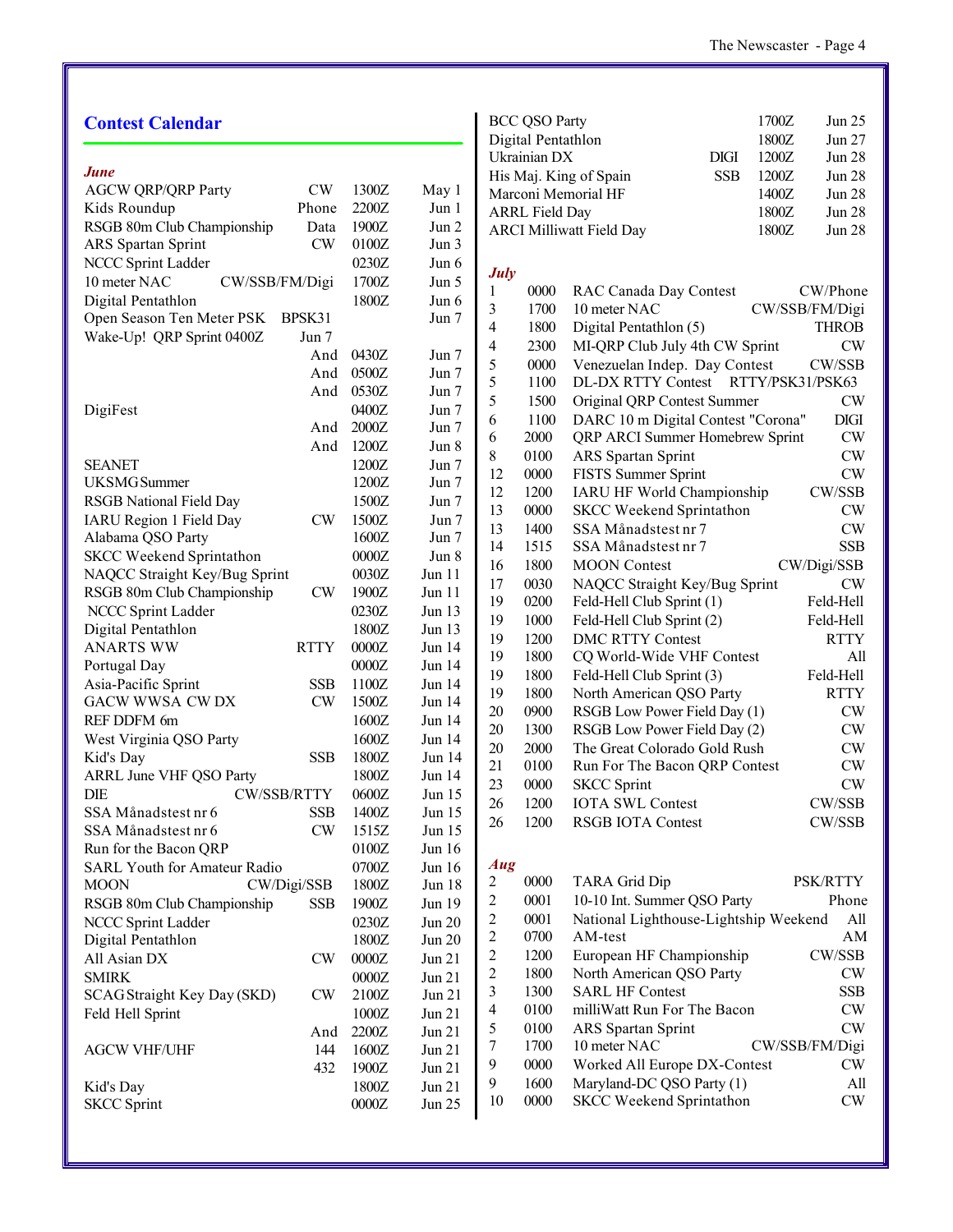| 10 | 1600 | Maryland-DC QSO Party (2)            | All           |
|----|------|--------------------------------------|---------------|
| 13 | 0030 | NAQCC Straight Key/Bug Sprint        | CW            |
| 16 | 0000 | SARTG WW RTTY Contest (1)            | <b>RTTY</b>   |
| 16 | 1200 | Keymen's Club of Japan (KCJ) Contest | CW            |
| 16 | 1400 | Feld-Hell Club Sprint                | Feld-Hell     |
| 16 | 1400 | <b>RDA</b> Contest                   | <b>CW/SSB</b> |
| 16 | 1500 | QRP ARCI Silent Key Memorial Sprint  | CW            |
| 16 | 1600 | <b>SARTG WW RTTY Contest (2)</b>     | <b>RTTY</b>   |
| 16 | 1800 | North American QSO Party             | <b>SSB</b>    |
| 16 | 2000 | New Jersey QSO Party (1)             | CW/SSB        |
| 17 | 0700 | SSA Portabeltest Höstomg.            | CW/SSB        |
| 17 | 0800 | SARTG WW RTTY Contest (3)            | <b>RTTY</b>   |
| 17 | 1300 | New Jersey QSO Party (2)             | CW/SSB        |
| 17 | 1400 | SSA Månadstest nr 8                  | <b>SSB</b>    |
| 17 | 1515 | SSA Månadstest nr 8                  | CW            |
| 18 | 0100 | Run For The Bacon QRP Contest        | CW            |
| 20 | 1800 | <b>MOON</b> Contest                  | CW/Digi/SSB   |
| 23 | 0700 | Hawaii QSO Party                     | All           |
| 27 | 0000 | <b>SKCC</b> Sprint                   | CW            |
| 30 | 0600 | <b>ALARA Contest</b>                 | CW/SSB        |
| 30 | 1200 | <b>SCC RTTY Championship</b>         | <b>RTTY</b>   |
| 30 | 1200 | YO DX HF Contest                     | CW/SSB        |
| 30 | 1600 | Ohio QSO Party                       | CW/SSB        |
| 31 | 1400 | <b>SARL HF Contest</b>               | CW            |
|    |      |                                      |               |

#### **Field Day in Israel David VE4DAR**

While trying to learn some Hebrew in Tel Aviv, I decided to experience what local hams do, so I joined the Israel Amateur Radio Club. One has to become a citizen or be resident for at least a year to get an Israeli call sign. I'll stick with the Internet for now, but I thought it would be fun to check out IARC Field Day. So, here's a brief account.

Ziv 4X1UK gave me a ride to the Spring Festival (Field Day) on May 3. We drove about 25 minutes to the Ilanot Forest near Netanya, north from Tel-Aviv on the coast. Arriving about 0930 I saw folks setting up flags, club banner and booths, a few stations, family picnic tables and BBQ's. The Israeli flags were to celebrate Israel's 60th Anniversary of Independence on May 8. No "Ruth's Kitchen" here, so folks do their own BBQ's, grouped by families, friends or even towns. Many Russian speakers immigrated to Israel when the Former Soviet Union (FSU) collapsed. Among that group were enthusiastic radio amateurs who now were able to communicate more widely. It was my good fortune to meet Michael's father, Serge Safonov 4X1IM. (You may remember we helped to get his son, Michael, settled when he immigrated to Winnipeg.) When I told Serge I was from Winnipeg, he sat me down and we shared some food, wine and stories. As I wandered the site discovering the local culture, I came to appreciate the hospitality of the Israeli-Russian-speaking hams!



At a rugged looking SUV with several antennas, emergency lights and what looked like a fire department logo, I met Moshe 4Z4DX. Through a translator I learned that Moshe works with communications and is Chief of his station near the West Bank. I hope to trade fire department shoulder flashes with him for Winnipeg's Fire Museum.

Then I noticed an AMSAT tea shirt! I introduced myself to Shamai 4Z1WS. He is trying to get kids interested in our hobby so I told him about the Win Cube Project. I referred him to Stephan and the Satellite group at the Winnipeg Seniors Radio Club.

I just talked with Ruthie CRS and Bob JBR on Skype, so I know it's not warm enough to garden yet. However, here it's t-shirt weather with no rain until winter. That's why there were no tents at Field Day for operating stations. Also, Spring Festival appears to be a " $9 - 5$ " one-day event with everyone doing their own thing regarding stations. Hams were recognized for their work, and achievers in the Holy Land Contest got their trophies made of Shure mikes. All in all, it was a friendly, fun day. Shalom from Israel!

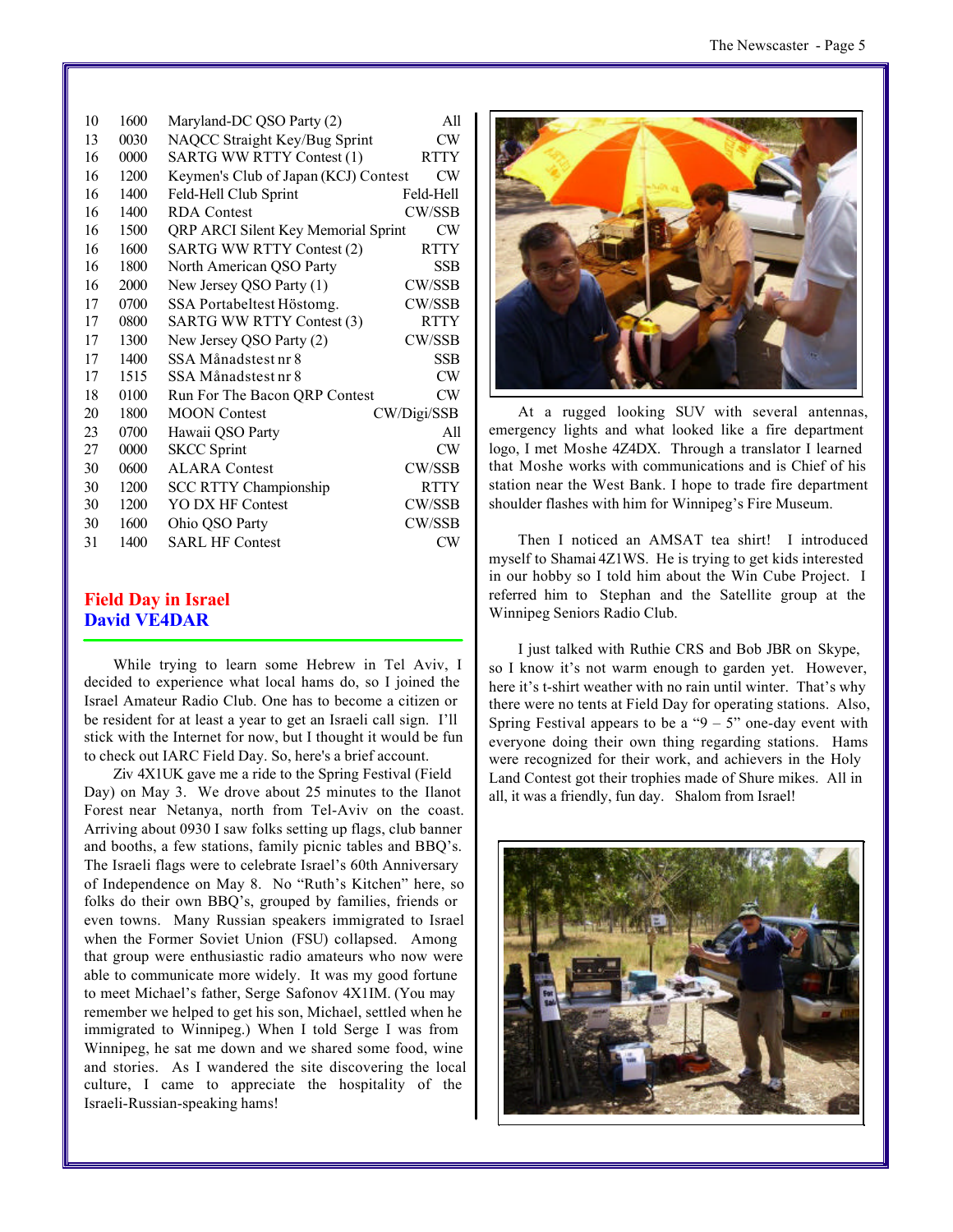#### **News from the Net**

#### *Successful launch for SEEDS satellite*

Still on the subject of space, the SEEDS satellite was one of a number of microsats successfully launched on 28th April. Several amateurs have successfully received SSTV pictures from the bird, which transmits on 437.485 MHz. As well as SSTV, the satellite sends telemetry in Morse code, 1200 baud FM AFSK packet radio and speech via its Digitalker module. *--RSGB*

#### *Users at risk of losing their memories*

Only 15% of the survey respondents said they backed up their files at least weekly. And, while 34% admitted to backing up "occasionally", an alarming 44% admitted to not backing up "nearly as often as they should" or "rarely or never" backing up their files. However, 95% keep files on their home PCs or laptops that they don't want to lose. The respondents identified the most common information they didn't want to lose as follows:

Digital photos (83%); Personal files such as a resume (67%); Personal information (54%); Music (48%);

For backing up personal information, gizmo recommends using an External Hard Disk drive, or a Network Attached Storage unit, which are readily available and very affordable. Make sure you create both incremental and complete (archival) backups of your work and personal information on a regular basis. Incremental backups are a fantastic way to quickly backup your files as they only copy the files that have changed since the last backups. Most external hard disks offer software to automate incremental backups. *--WIA*

*\_ed's note - Costco sells network attached storage devices 2 terabytes for about 250.00 That works out to 1/100 of a cent per MB of storage. For that price , you can not afford not to back up.*

#### *Beijing to launch Amateur Radio satellite ?*

There is speculation that Beijing may launch an Amateur Radio satellite prior to the 2008 Olympics. A report on the www.73club.com website indicates plans for an Amateur Radio satellite carrying a 145 to 435 MHz FM transponder to be launched in time for the Olympic games. *-- WIA*

## *What have you done to "promote amateur radio this week"*

That line we credit to an old News stalwart, Peter Parker with using in his old VK1 and VK3 casts many years ago and it still stands true *-WIA*

#### *New chair for RAC's VHF/UHF Bandplanning*

RAC President Dave Goodwin VO1AU/VE3AAQ has named Gabor Horvath VE7DXG of Duncan, BC as Chair of RAC's VHF/UHF Bandplanning Committee. The Committee's role is to make recommendations to the RAC Board on how Amateur spectrum between 30MHz and 2GHz is divided among the various modes and techniques employed by Canadian Radio Amateurs. Gabor is looking for volunteers to serve on the committee, and the begin the process of reviewing and updating the current band plans. Please contact Gabor at VE7DXG@rac.c The Committee is not responsible for assigning frequency pairs to particular repeaters - that is the work of local repeater coordinators. Gabor succeeds Graham Ide VE3BYT of Ottawa ON, who resigned as Chair of the committee in 2007. RAC is very grateful to Graham for his many years of service to Canadian Amateurs. *--RAC*

#### *RAC Bulletin #2008-13: Erroneous E-mail Sparks Petition - RAC Confirms IC's Responsibilities*

On 18 May 2008, a petition began circulating on the Internet that quotes an unsigned e-mail from the Toronto District Office of Industry Canada (IC) stating that Industry Canada is no longer the regulatory body overseeing the amateur radio service, and that amateur radio is self-policing. Radio Amateurs of Canada (RAC) contacted IC on 20 May, the first working day after the petition began. IC have confirmed that its contents are incorrect. IC clearly affirmed they are the regulatory authority for Amateur Radio in Canada. The originator of the petition, Eddie Pereira VA3EDP, has since received a message from the acting Director of IC's Toronto District Office confirming that the original unsigned e-mail was sent in error. Eddie will be meeting an IC official in the near future to discuss a spectrum management issue that was the cause of his initial inquiry with IC. RAC asks all Canadian Amateurs to contact RAC first if they have specific concerns about IC's willingness or ability to supervise the Amateur Radio Service. RAC is here to serve the interests of all Canadian Amateurs and we will do our best to ensure IC listens to our concerns. *-- RAC*

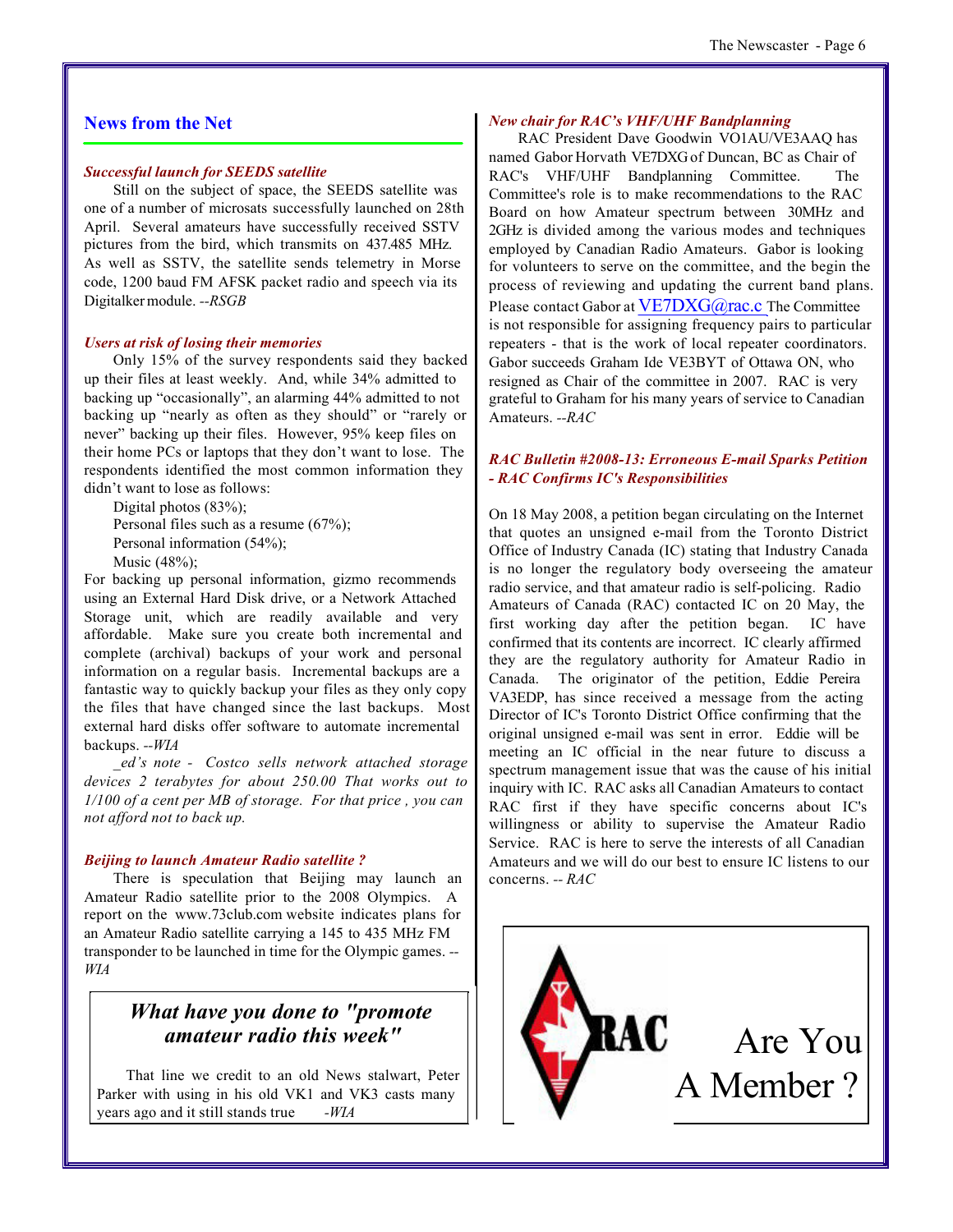#### **The Manitoba Marathon 30th Anniversary By J. Dovyak VE4MBQ**

Approximately 150 people attended a reception at Government House THURS 22 MAY to honor celebrate the 30th anniversary of the Manitoba Marathon and recognize long-serving Manitoba Marathon volunteers. Each long-serving volunteer that was present received from His Honor Lt Governor John Harvard and the Manitoba Marathon Foundation Chairman Mr Robin Kearsy a framed, numbered Manitoba Marathon print from Manitoba artist D.E. Brucki. Essentially volunteers were called up in various groups; long-time board members; course officials, station captains, stadium volunteers, etc. It was interesting and a unique touch that the Amateur radio folks that were being recognized were called up by call-sign!



Marathon Radio Group Chair and WARC President Geoff Bawden VE4BAW is flanked by long-serving Amateur volunteers at the 30th Anniversary Marathon Reception at Government House. L-R: VE4s EAR, HK, MBQ, BAW, SE and XT Missing: Ellis Seddon VE4AJO

The Amateur Radio community has been involved with the Manitoba Marathon since the inaugural Marathon in 1979. The oldest written Marathon Amateur Radio Report that could be located dates back to the 1981 Manitoba Marathon, written by Dick Maguire VE4HK. Apparently Amateur Radio was used mainly for course timing the first year or two and then got more involved with Hospitality Stations and Medical Vehicles as years went by.

The following long-serving Amateurs were recognized among the 100 or so long-serving Marathon volunteers:

Ellis Seddon VE4AJO Ed Richardson VE4EAR Dick Maguire VE4HK Tom Mills VE4SE Kelly Taylor VE4XT Jeff Dovyak VE4MBQ\*

[For those of you saying "Wait a minute, MBQ was only licenced in the 1990s" you are correct. However, I ran in 1979 and volunteered on the medical side every year after that until I became a licenced Amateur and of course kept on volunteering].



"Gentlemen...tonight we will begin the Malicious Interference Net with a round of anonymous whistling, followed by free style profanity. Remember...no call signs!"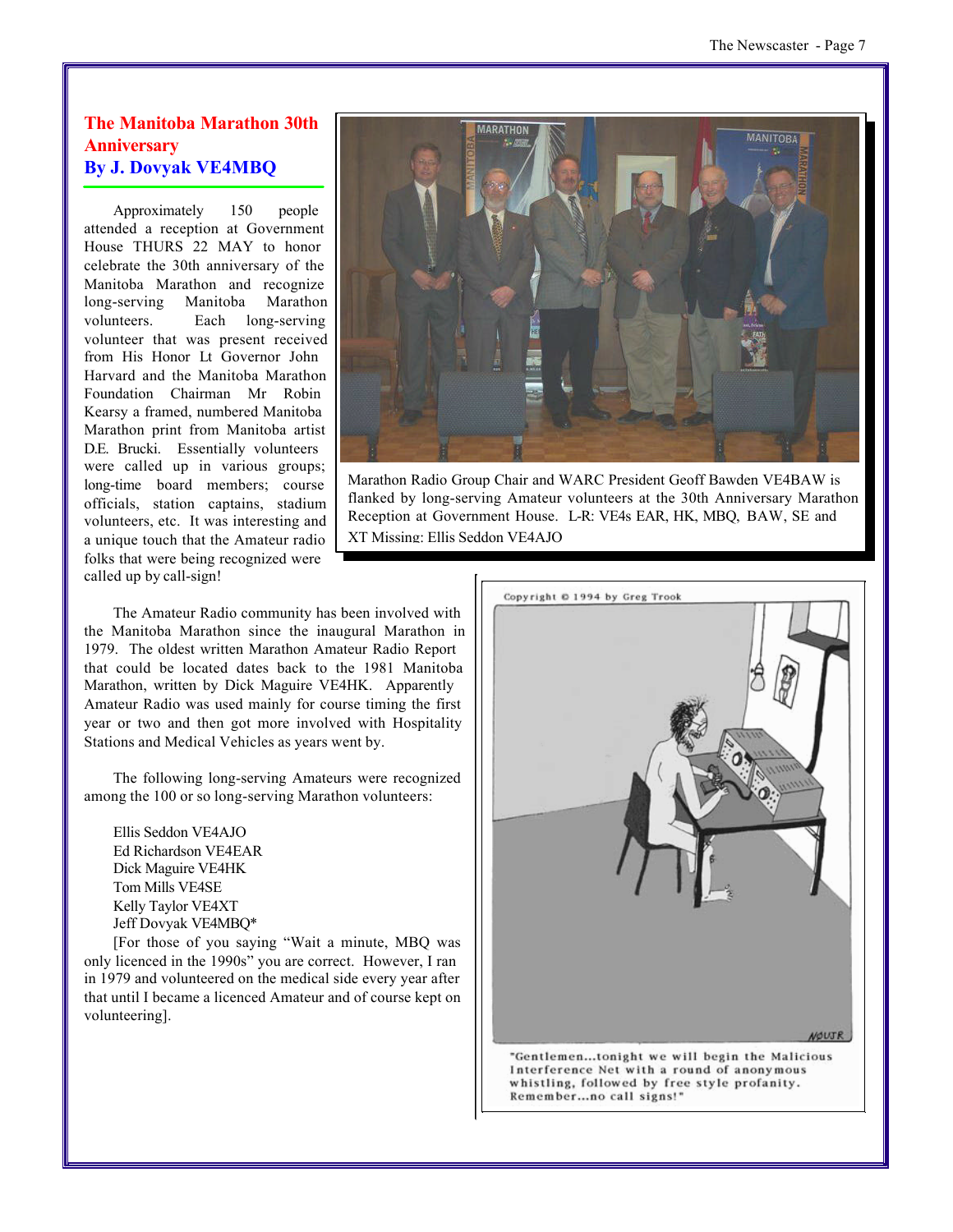#### **Winnipeg Hamfest 2008 By Derek Hay - Acting Chair**

#### *Amateur Radio a Century of Innovation*

Yes, The Winnipeg Amateur Radio Club will be hosting a Hamfest August 8th - 10th at the Hilton Suites Hotel.

The planning for this has been going on for over a year already, with meetings for those on the committee being held more frequently as the event draws nearer. The price for HAMFEST2008 has been held to the absolute minimum and is a bargain, considering what you will get for it.

Early bird pricing is \$130.00 before June 15th, after this date the price is \$150.00 per person. But what do you get for your money. You will receive, a Lunch on Saturday, a sit down dinner on Saturday night along with local entertainers - Jimmy & the Doo Wops, who will really get the place up and dancing. The following day you will be treated to a Sunday morning breakfast.

While the price for all of this including taxes and tips is close to the ticket price alone, you will receive so much more. Your VIP package will also include access to the Fleamarket on the Saturday morning, along with a trade show that will run during the flea market and continue into the afternoon. Here you will see Icom and some of their gear. Be able to speak directly to Icom personnel and ask those all important questions you have about their products. Icom is not the only commercial vendor in the trade show , the Cdn Forces will have a display area, along with MB Emergency Measures Organization. We are still working on bringing in a satellite communication company and other commercial vendors. So buy your bargain items in the early morning and see the commercial booths in both the morning & afternoon.

But wait that is not all ... What would a great hamfest be without some education. We will have 3 tracks of concurrent informational/educational sessions happening during the afternoon, as well as again the next morning. The three tracks will be an Operating Track, a Technical Track and a Ends of the Spectrum Track. The Sunday afternoon will be mostly session on ARES. Check the web site listed below for more information on the program line up.

We are still not done... during the Sunday breakfast, we are planning to have a discussion panel on "The Past, Present & Future of amateur radio. This promised to be very enlightening.

As if the above was not enough value... For those HAM's who are also RAC members, Radio Amateurs of Canada will be having their 2008 Annual General Meeting

in conjunction with HAMFEST2008. Come out and speak with the new RAC president, meet other officials of RAC, participate in the open forum, and learn about your national organization during the AGM.

And finally.... we will be hosting a hospitality room on the Friday & Saturday evenings for those who will be staying in the hotel (remember no drinking & driving).

Ohhh... Did I mention the door prizes ? Yes, we have door prizes as well.

You enjoy the hobby of being an Amateur Radio Operator, now HAMFEST2008 will provide you a social atmosphere where you can eyeball your fellow HAM's, share ideas, learn, be informed, pick up a few bargains and have a great time in the process.

Check out our website

http://www.mts.net/~warc/hamfest/

for all the information you will need on HAMFEST 2008. Remember to register early to save yourself some money. But most of all just remember to register. You will not want to miss this event. Additional and separate from the main VIP package are banquet tickets which can be purchased for your YL, XYL or OM as the case may be. you could also bring them along for the entire event as companion passes are at a reduced price. Or be like a few of the local HAM's and book a room for the weekend and enjoy yourself for the weekend with your YL, XYL or OM and all the out of town HAM's. it's your hobby - enjoy it.

#### **The True Spirit of Amateur Radio By Tedd – VE4VID/VA4TV**

As I sit here in what in what will be my new shack, (in time) I am truly blessed. I am sitting in a patio chair, (one of two chairs in our new home). My PC is standing on the keyboard box to keep it off the floor for ventilation; my monitor sits on a blanket chest, the keyboard rests on my knees, I have no internet and music plays through an ICOM SP-7 station speaker. No, we are not finished moving yet and it will be weeks or maybe months before I will have a shack / shared office, for Sheila and I completed.

It is not often enough that we share the wonderful unselfish deeds of those about us. While we might not publish those kindnesses very often I hope that we each take time on occasion to reflect from time to time and that we follow the example of others and be a blessing to someone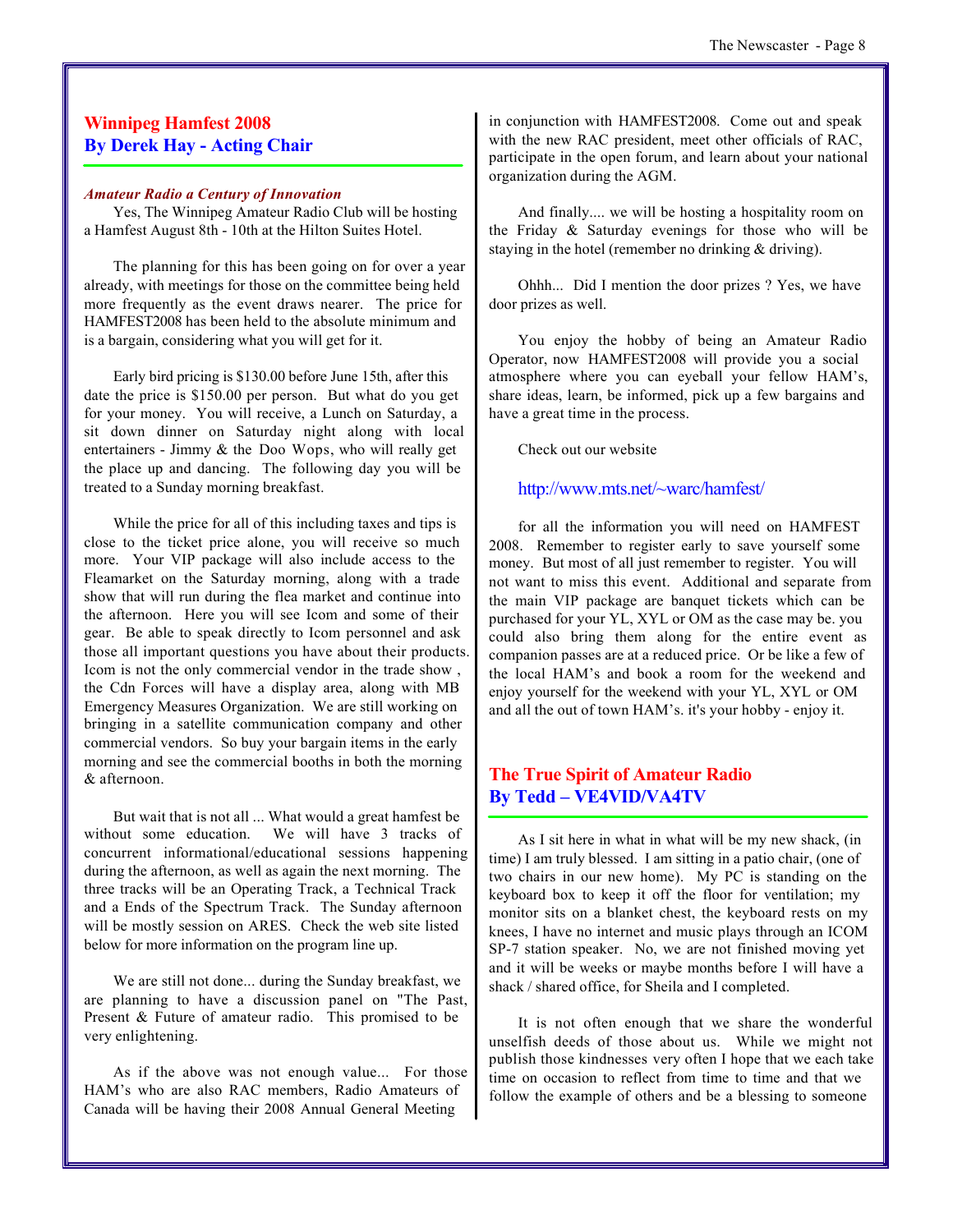we meet. That is exactly what I have been doing today. This fall many things have happened, and in very quick succession. GOD has blessed us every way that we turn. Just a few over them years, I thought I would share with you:

In September of 1991, Martin VE4MPH invited me to a WARC meeting and introduced me to Tom VE4AKI. That night I signed up for the basic course Tom was teaching. That started me down the road to this wonderful hobby.

#### *When is the last time we invited someone to a club meeting?*

Over the years, I cannot count the number of times I have received assistance from amateurs who I did not then or now even remember who they are. A helpful hint or suggestion, parts dropped in my mailbox and at times volunteers showing up to give of their valuable time. In most cases, these surprise helpers came to my aid when the situation was not desperate but I sure thought so at the time.

#### *Do you remember the time someone did something like this for you? Have you done it for someone else?*

 $\circledcirc$  Think of those times when we had a nagging problem

that just defied our ability to think of a practical solution. We happen to mention it at a club meeting, the Arches, or on a repeater and guess what? Someone will usually come up with a solution to our problem and off we go to try it. Usually more than one solution emerges as possible answers to our problem. Sometimes a dispute will erupt and a friendly and lively discussion ensues, again with several ways to resolve the problem. These of course are commonly referred to as spirited discussions in keeping with our provinces new "Spirited Energy" theme.

#### *To all of you who share your knowledge and experience we thank you.*

 $\odot$  We now come to those who respond to a plea for assistance in a giant way. This brings to mind antenna work for me and the number who have given their time and energy to assist with erecting towers, antenna's and such projects that so many of us are not able to do. I will not even try to name you, as for sure I will forget someone. To you who climb towers, trees etc to repair or place antenna's we recognize that it is not the safe way to spend a Saturday, Sunday or evening. Your sacrifices to assist getting an antenna or structure up and running we so greatly appreciated.

#### *Take a bow for you truly are lifesavers.*

Last but by no means least, is those who learn of a massive undertaking that you are taking part in and they show up and say, "Put me to work" or "how can I help". You saved us again when there was no one to turn to in our family circles. It is especially touching when a couple or family does such a kindness. For such Amateurs there should be a family of the year award. I think we would see the same families receiving the award numerous times. Thank you each one who gives so freely of your time and energy. We appreciate you and thank GOD for bringing your Assistance to our home.

### VE4MX - SK

AMSAT notes with sadness the passing of Fred Zeltins, VE4MX, AMSAT member number 32722. Fred was a long time member of AMSAT and generously bequeathed \$1000 to AMSAT from his estate. Fred will be missed and AMSAT offers our most sincere condolences to Fred's family and friends.